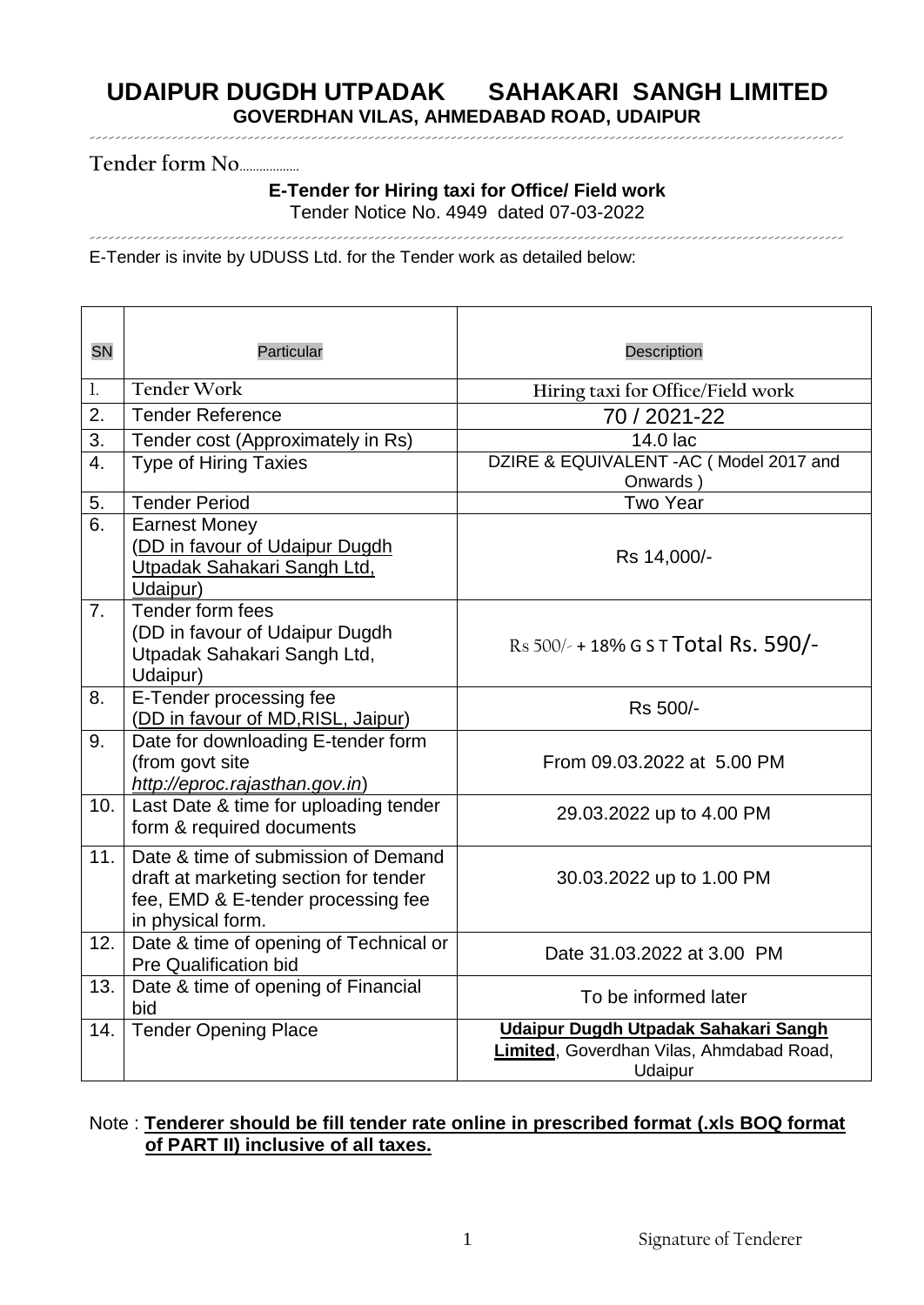-----------------------------------------------------------------------------------------------------------------------

### **Instructions for uploading E-tender form & documents:-**

1. **Submission of E-Tender Form & Document**: (Only through Online procedure)

Please read carefully the steps of submitting Tender form Online  $\&$  also you have to follow instruction of e-procurement site for filling E-tender form. E-Tender form should be uploaded separately in two parts, viz. **PART I & PART II** (**unpriced & priced**).

**PART I** : Before Uploading **UNPRICED TENDER**, it should be ensured that all the Technical & Commercial details including conditions of contract & relevant documents etc. (**duly digitally signed by tenderer)** & Scan copy of Tender form fee, Earnest Money & E-tender processing fees **(DD/payorder)** are ready for uploading**.**

> **If scan copy of all documents mentioned at page no 4 as check list (Clearly visible) are not uploaded with Part-I of Tender form, Part-II of that tenderer will not be opened/consider for finalization of the tender work.**

**In addition to these documents please submit**

- **a) Upload Scan copy of Demand Draft for Tender form fee, Earnest Money & E-tender processing fee with Part-I.**
- **b) Physical deposition of all three demand drafts before 1.00 PM of 30.03.2022 as specified in tender notice.**
- **PART II**: **PRICED TENDER** fill with Schedule of Rates duly filled (only in prescribed format BOQ in .xls format)**, digitally signed on that page**.
	- (a) Interested party/bidder/tenderer can be download tender form from official website *http://eproc.rajasthan.gov.in*
	- (b) Tenderer who wish to participate in this tender will have to register on *http://eproc.rajasthan.gov.in* To participate in online tenders, tenderer will have to procure digital signature certificate (type III) as per information technology Act-2000 using which they can sign their electronic tender documents. Tenderer can procure the same from any CCA approved certifying agency, i.e. TCS, safecrypt, Ncode etc. or they may contact e-procurement cell, Department of IT &C, Government of Rajasthan for further assistance. Tenderer who have a valid digital certificate need not procure a new digital certificate.

Address:- e-procurement Cell, RISL, Yozana Bhawan, Tilak Nagar, C-Scheme, Jaipur

- (c) Tenderer shall submit their offer on line in electronic formats both for technical and financial proposal however Demand Draft for tender form fee, E-tender processing fee and earnest money should be submitted manually in the office of Tendering Authority (Udaipur Dairy, Goverdhan Vilas, Ahmedabad Road, Udaipur) before date & time of opening of technical bids as mentioned in tender notice. Scanned copy of Demand Draft should be uploaded along with online bid.
- (d) Tender form & handwritten rates would not be accepted in Tender Box.
- (e) The quoted rate should be filling in prescribed format of PART II of tender form (.xls BOQ) only.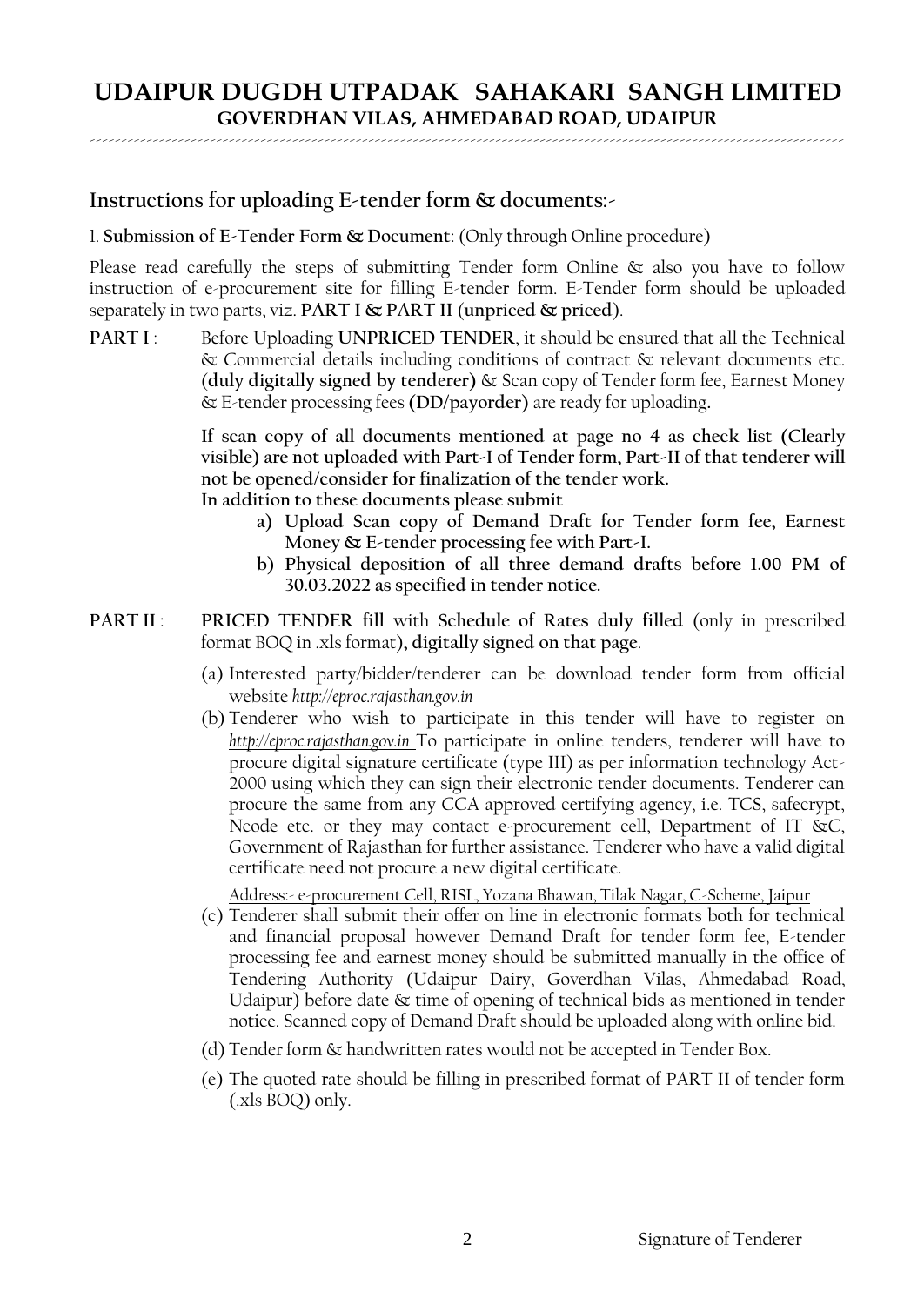-----------------------------------------------------------------------------------------------------------------------

**PART I**

**Technical & Pre Qualification Bid E-Tender for Hiring taxi for Office/ Field work** Tender Notice No 4949 dated 07.03.2022

-----------------------------------------------------------------------------------------------------------------------

| 1. Name and full postal address             |  |
|---------------------------------------------|--|
| of firm submitting the application          |  |
| Form (Block letters)                        |  |
| Phone No. <u>1990 - Electron Mobile</u> No. |  |

- 2. Nature of Firm :- Proprietor/Partnership/Company/Others (Specify)
- 3. To be filled by the tenderer himself :-

|  | (i) Tender form fee           | $Rs$ .           | vide |
|--|-------------------------------|------------------|------|
|  |                               | D.D.No.          |      |
|  |                               | Name of Bank     |      |
|  |                               |                  |      |
|  | (ii) Earnest Money Details    | $\therefore$ Rs. | vide |
|  |                               | D.D.No.          |      |
|  |                               |                  |      |
|  |                               |                  |      |
|  | (iii) E-tender processing fee | $\therefore$ Rs. | vide |
|  |                               | D.D.No.          |      |
|  |                               |                  |      |
|  |                               |                  |      |

**Note :- Physical deposition of all three demand drafts (for tender form fee, E-tender processing fee and earnest money) should be submitted manually in the office of Tendering Authority before 1.00 PM of 30.03.2022 as specified in tender notice. The Tenderer should prepare all three required Demand Drafts from it's Own Bank Account., Otherwise tender would be rejected**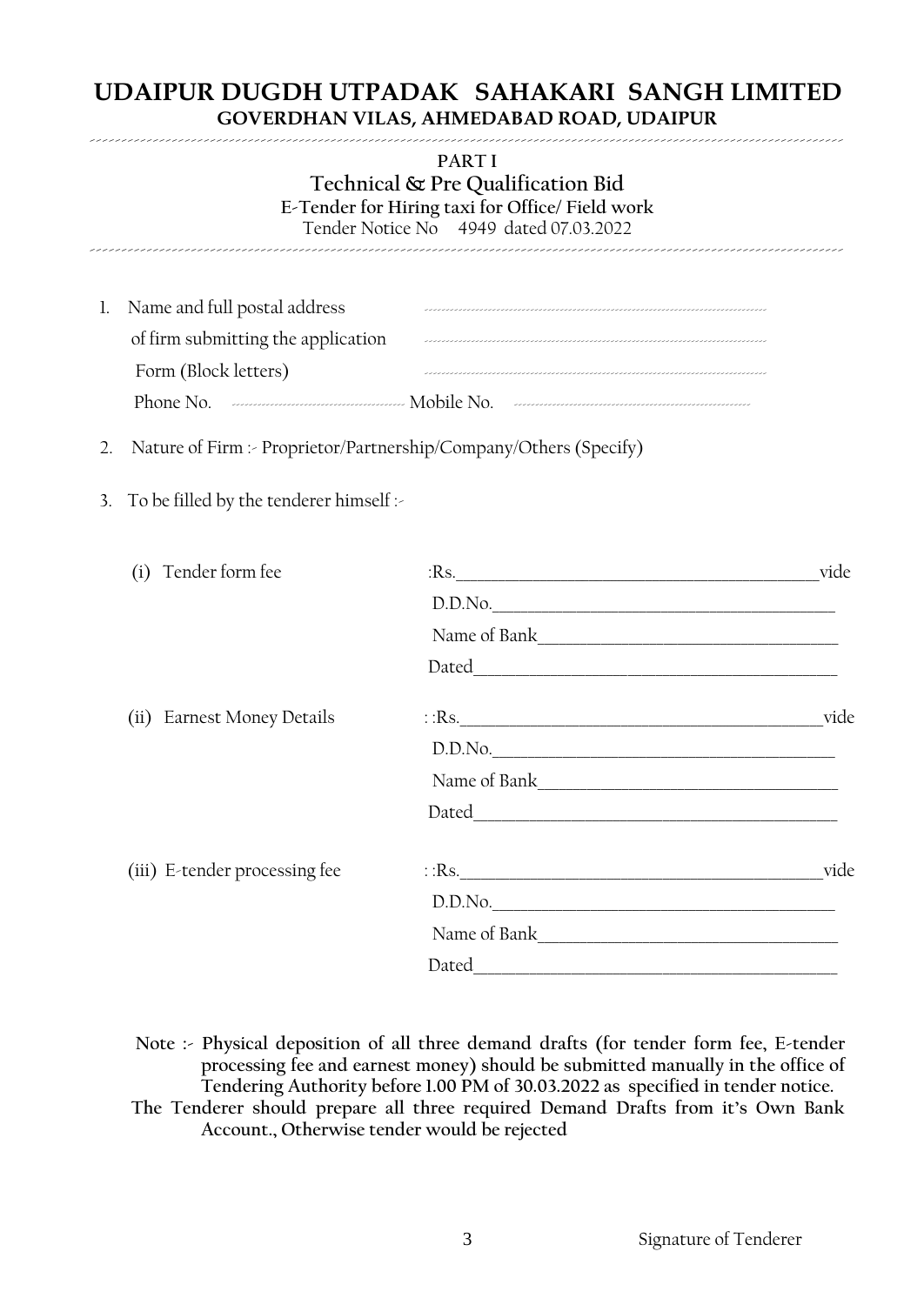#### ----------------------------------------------------------------------------------------------------------------------- **CHECK LIST FOR SUBMISSION OF E-TENDER DOCUMENTS PART I & PART II**

### **A. Following self attested document (Digitally signed) should be uploaded with PART I**

1. Power of Attorney in the name of the signatory of the Tender.

(In case of Partnership/Company)

2. Submission of Tender letter along with one set of Tenderform & documents with every page digitally signed.

3. Undertaking & Declaration at ANNEX-C

- 4. Scan copy of DD for Tender form fee, Earnest Money & E-tender processing attach with PART-I
- 5. PAN Card No.:……………………………………………………………………

(Copy to be uploaded with Part I)

6. GST No…………………………………………………………………………………… (Copy to be uploaded with Part I)

- 7. Details of past experience if any. (Dairy, transport or any other related work)
- 8. Copy of Address Proof (Any one from Ration Card, Voter ID, Electricity Bill, Telephone Bill, Aadhar Card etc)
- 9. Registration certificate of vehicle (Owned/under agreement or Undertaking for buying New Vehicle) & copies of relevant documents such as Road Tax, Permit, Insurance, Pollution Control certificate, Service Tax, PAN No., Claims, Challan and all legal matters pertains to vehicle and driver are to be enclosed.

(Hiring Taxi -AC Model April 2017 and onwards)

10. Copy of Income Tax Returns for last two years

### Note : **Tenderer should be fill tender rate online in prescribed format (.xls BOQ format of PART II) inclusive of all taxes.**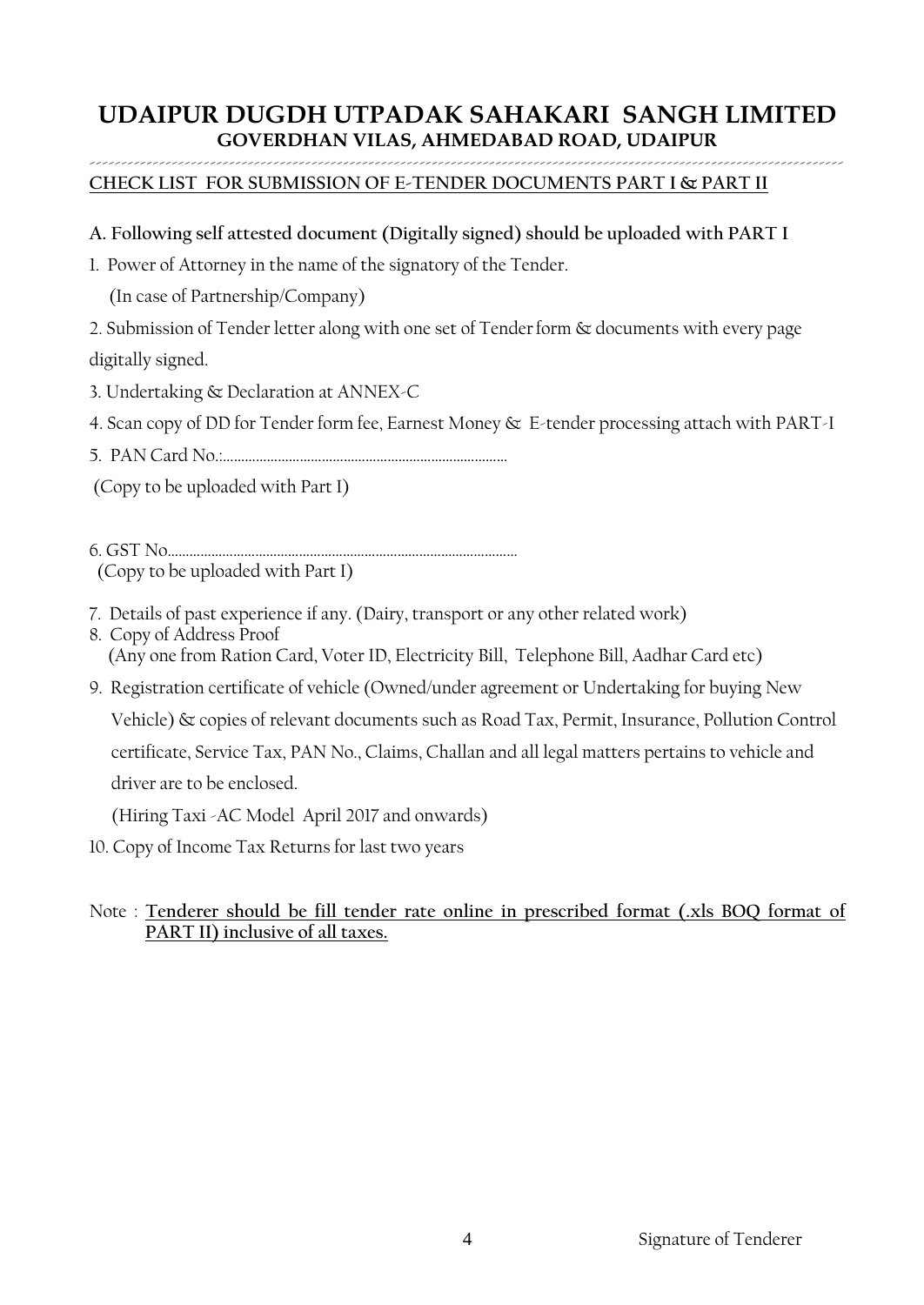# **Tender Terms & Conditions**

--------------------------------------------------------------------------------------------------------------------

**E-Tender for Hiring taxi for Office/ Field work** Tender Notice No 4949 dated 07.03.2022

-----------------------------------------------------------------------------------------------------------------------

1. The hiring vehicle should be registered under taxi quota with RTO and it should be of model of the year 2017 and onwards. The deploy taxi should be complete fit and should be in good condition as per the necessity and requirement of user officer. The detail is as under:-

| S no Type of Vehicle                      | Model             | Qty (Nos) Remarks |  |
|-------------------------------------------|-------------------|-------------------|--|
|                                           | (equal or onward) |                   |  |
| a. Car (AC)/Sedan Type April 2017 onwards |                   |                   |  |

- 2. The taxi owner is responsible for Road Tax, Permit, Insurance, Fitness, Pollution Control certificate, Service Tax, PAN No., Claims, Challan and all legal matters pertains to vehicle and driver. Copies of relevant documents are to be enclosed.
- 3. The expenditure of toll tax and parking charges, if any, will be borne by the Udaipur Milk Union.
- 4. The Contract shall be for a Period of One Year from the Date of agreement. On the basis of performance during the Contract Period it can be extended up to one year on same rates, Terms & Condition, for which contractor is bound to deploy the vehicles as per terms & Conditions of same agreement.
- 5. The rates to be quoted on the basis of per kilometer considering total minimum 3000 km for both the vehicles per month.
- 6. The taxi should be parked in office premises, at the risk of the taxi owner.
- 7. The driver should be dressed neatly, should behave properly with the officers and should keep the vehicle neat and clean.
- 8. No holidays for repair of taxi will be permitted, if taxi reaches late, remains absent, a proportionate amount from the bill will be deducted.
- 9. The taxi owner has to provide log book of vehicle to the driver. The driver will be responsible for getting it filled with the user officer, daily.
- 10. If vehicle is desired on any Sunday/gazetted holiday the vehicle is to be provide by the owner.
- 11. The vehicle shall be used mainly in Rajasthan but can be use out of Rajasthan also for duty time from 8.00 AM to 8.00 PM. It can also be used beyond the time period. No extra payment shall be made except Rs. 100/- night as halt charges, if night stay outside the Udaipur.
- 12. The contractor will have to maintain permanent logbook. Duly attested Xerox copy of log book shall be enclosed with the bill. At the end of tweleveth month the original log book shall be deposited in Udaipur Dairy.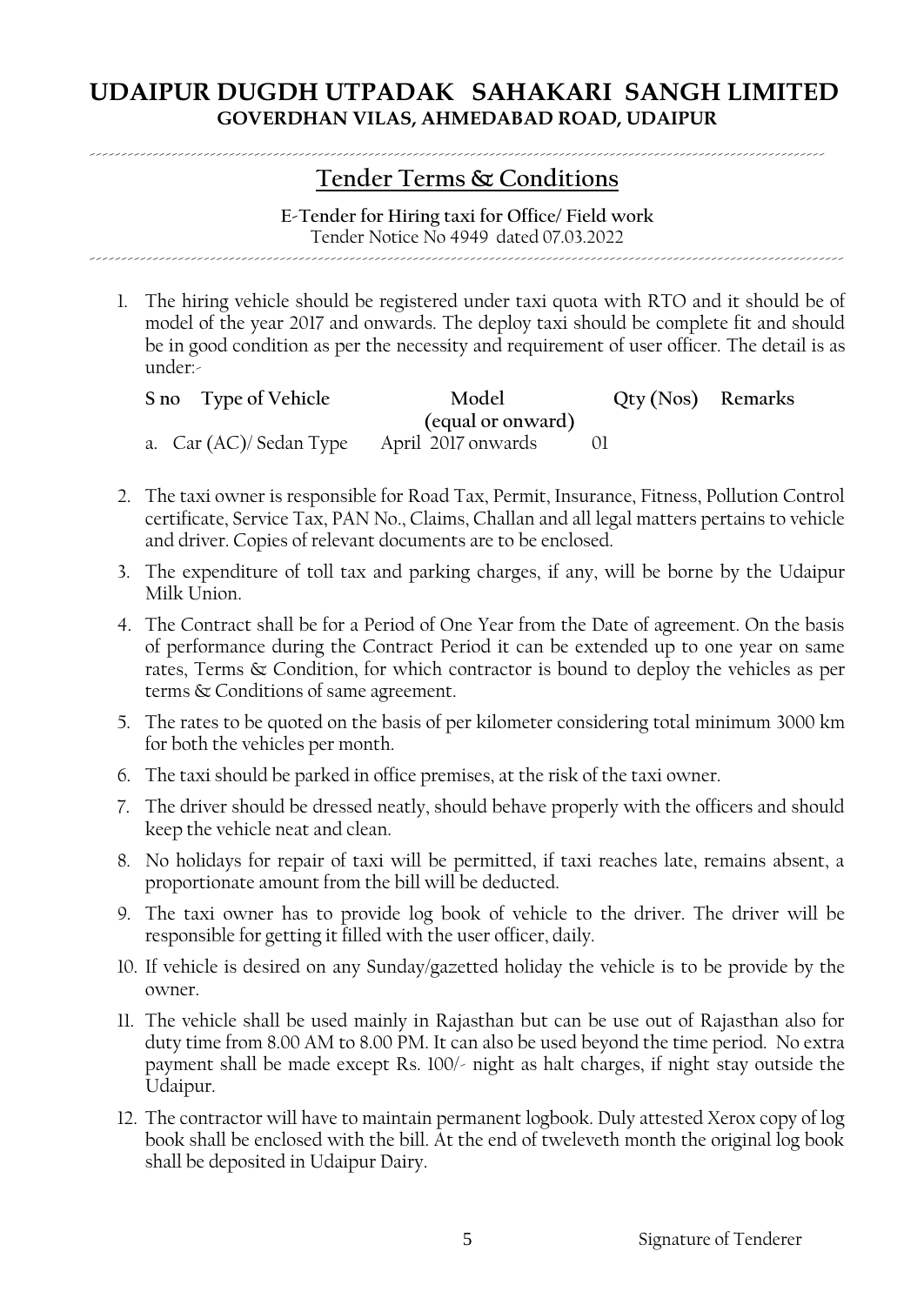- 13. In case of increase/decrease in rate of fuel, proportionate rate on the basis of standard average of vehicle ( 18 km per litre) would be increased/decreased.
- 14. The successful tenderer will have to executive an agreement with the Udaipur Milk Union within 7 days from date of order. The vehicle shall not be engaged without executing the agreement.
- 15. The Udaipur Milk Union reserves the right to reject any or all tenders without assigning any reason and to discontinue the vehicle with immediate effect any time (after executing the agreement).
- 16. The conditional tender or offering a lower model vehicle shall be treated as rejected.
- 17. If any dispute arises, the decision of the Managing Director, Udaipur Dairy will be final and binding.
- 18. Tenderer Should have minimum three year experience of working in Dairy Industry i.e. Processing upto 75000 Lac Liter per Day without which tender would not be considered.
- 19. In Case of any clarification regarding minimum charges, model of vehicles, Experience , Tenderer is advised to Contact with Concerned Officer (Incharge Pool, Mobile: 9829885107). In any case no excuse shall be considered in respect of minimum KM & Charges, and any other matter related to the tender.
- 20. The vehicle used for Taxi work should not be older than 2017.
- 21. .The tenderer should have minimum three years experience in co-operative Dairy industry of capacity 75000 Liter Per Day & above . Photo copy of experience certificate issued by dairy industries should be uploaded with Part I. The Existing Contractor need not to be upload any experience certificate.

All rights for accepting or rejecting the tenders would be reserved with Managing Director, UDUSS Ltd.

Note: I have read and understand the terms and conditions and agreed.

U.D.U.S.S. Ltd.

(Signature & Seal of the Tenderer)

Name, Date & Place:-

**<sup>I</sup> have read the instructions on page number 01 to 07 for filling the tender form & accordingly tender form has been filled by me. In case of any discrepancy the tender have to be rejected & for that I will be responsible.** 

**Date** 

**Place**